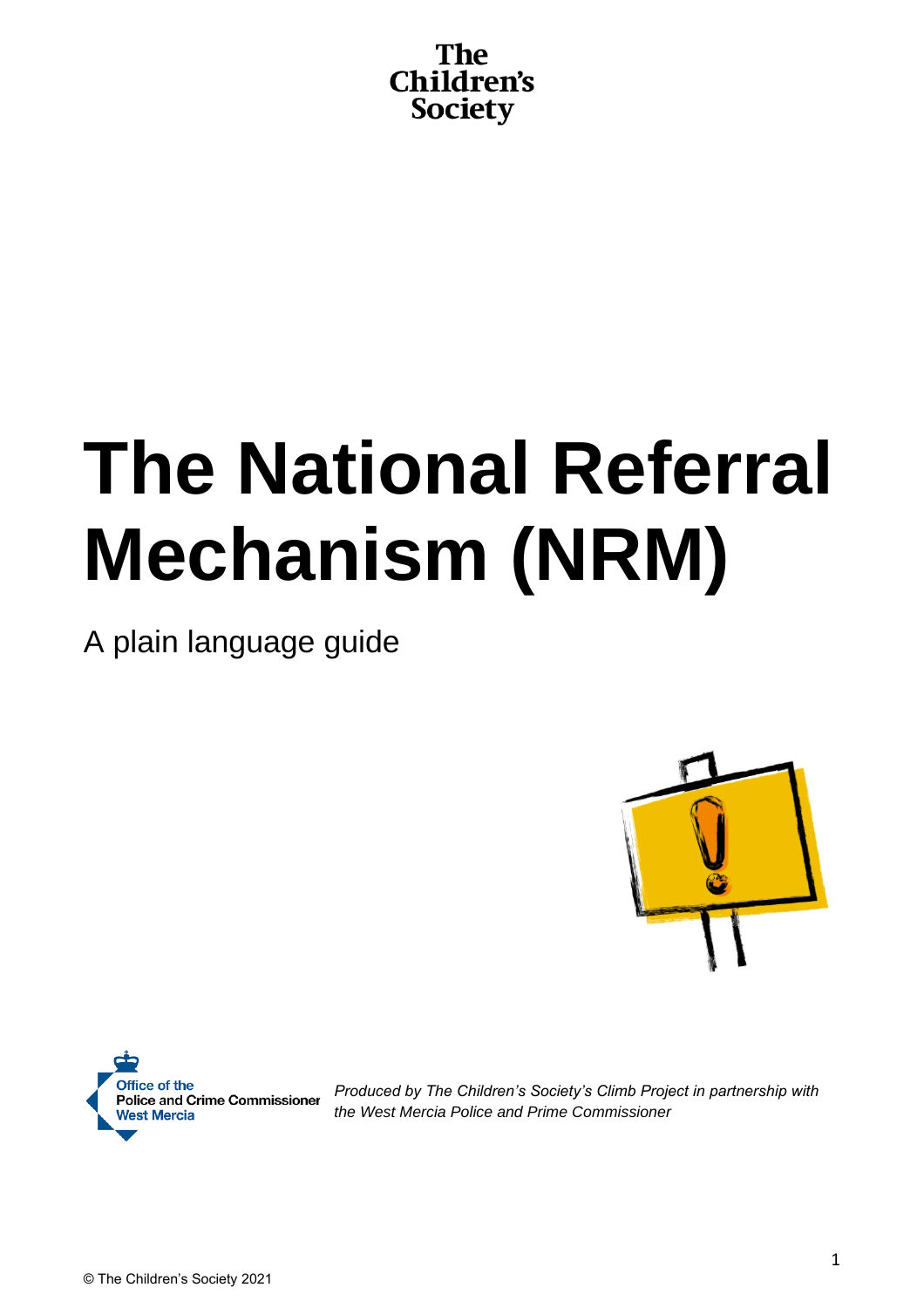

## **What is the National Referral Mechanism?**

The 'National Referral Mechanism', or NRM, is a process for identifying victims who are exploited through **Human trafficking** and **Modern Slavery**. Through this process it should ensure that victims receive appropriate support and that their experiences are recognised.

### **What is Human Trafficking?**

**A young person should be recognised as a victim of trafficking if the following events have taken place:**

**The young person has been recruited:** For example through promises of money, gifts, social status and/or giving them a sense of belonging and identity – we call this 'grooming'

**The young person has been transported from A to B:** This could be over long distances or short ones, including in the same village, town or city

**The young person has been harboured**: This means holding and hiding someone, for example on a farm for manual work, or in a house which has been take over as a base to deal drugs from (often called a 'trap house').

#### **This has been done to exploit a young person for the gain of another individual. Examples include:**

A young person may be sent on a train from one place to another to transport and deliver drugs. This is **criminal exploitation**.

A young person's bank account being used to hold money which has been gained illegally. This is **financial exploitation**.

A young person being made to 'work' without being paid. This is **labour exploitation**.

A young person being forced to engage in any kind of sexual activity. This is **sexual exploitation**.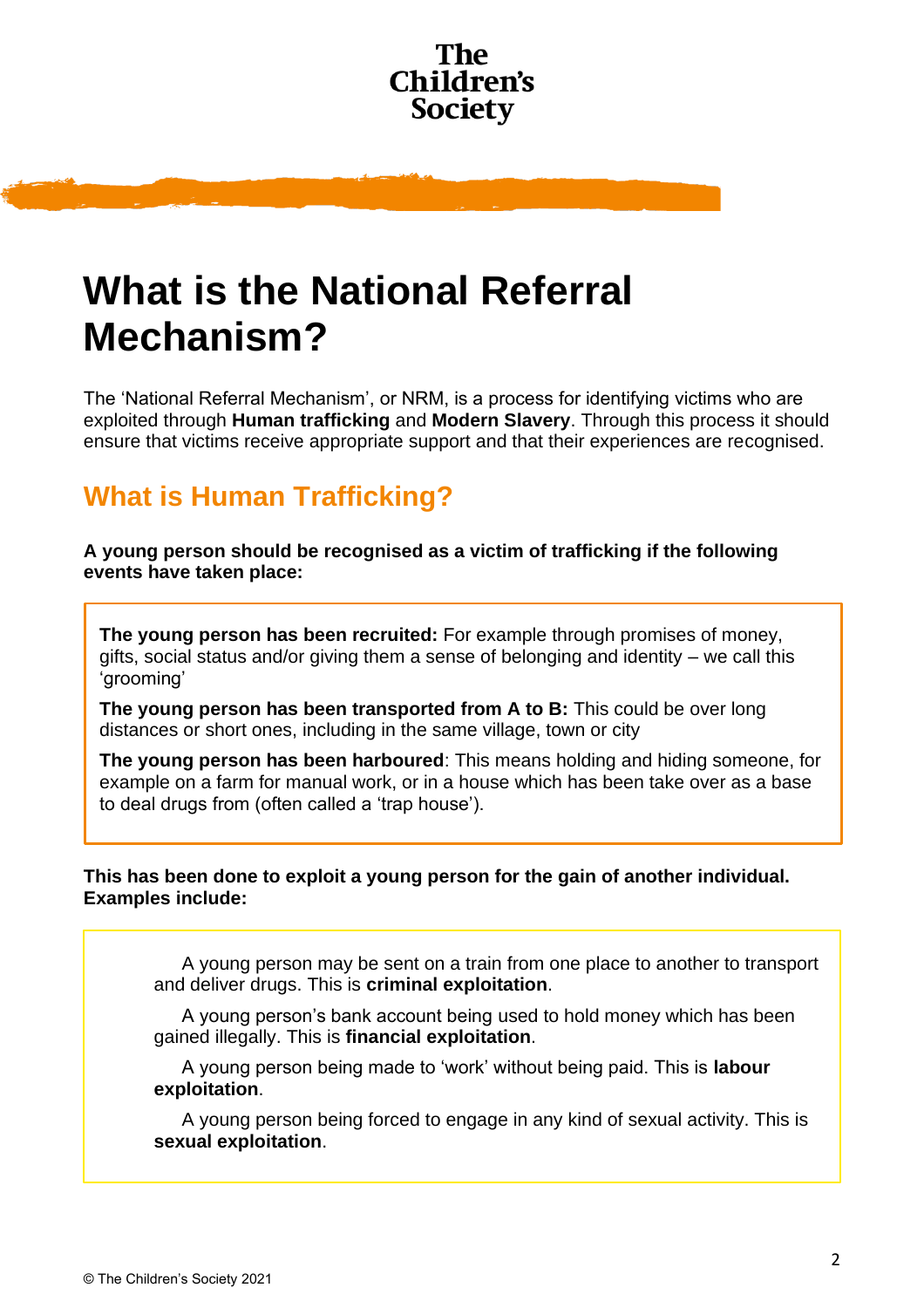## Children's **Society**

#### **All child exploitation involves an imbalance of power between the young person and those who are controlling them (for example, because of age or status).**

If a young person is treated as if they are 'owned' (like a piece of property) by someone or if they are made to work somewhere and are unable to leave then this is Modern Slavery.

It is important to note that **any young person from any background** can be groomed into exploitation. Therefore, it is important to be able to spot the signs and know how to report it to ensure the young person gets the right support. The NRM is not an alternative to the normal safeguarding procedures, rather, the NRM process should complement these. So, reporting concerns to the police and your local social services is still crucial.

#### **The NRM referral process**

Parents cannot make NRM referrals themselves but certain organisations, such as the police and local authorities, have a duty to make a referral to the Home Office if they suspect someone could be a victim of human trafficking. The professionals who have a duty to make a referral are called **first responders**. Look here to find out [who can be a first](https://www.gov.uk/government/publications/human-trafficking-victims-referral-and-assessment-forms/guidance-on-the-national-referral-mechanism-for-potential-adult-victims-of-modern-slavery-england-and-wales)  [responsder.](https://www.gov.uk/government/publications/human-trafficking-victims-referral-and-assessment-forms/guidance-on-the-national-referral-mechanism-for-potential-adult-victims-of-modern-slavery-england-and-wales)

- If signs of human trafficking or modern slavery (also known as **indicators**) are present, this should be enough for a first responder to make a referral to the Home Office.
- The Home Office will then decide if that person should be recognised as a victim of trafficking.
- Some charities can also make NRM referrals and can provide you with advice. For example you can call the [NSPCC helpline](https://www.nspcc.org.uk/keeping-children-safe/our-services/nspcc-helpline/) or the [Modern Slavery helpline](https://www.modernslaveryhelpline.org/) for support.

### **What does the NRM decision mean?**

The decision-making process has two steps:

- **1.** A **Reasonable Grounds Decision** should be made within five days. This means: 'I suspect but cannot prove that they are a victim'.
- **2.** Following this, a final **Conclusive Grounds Decision** should be made. This means: 'It is more likely than not that they are a victim'.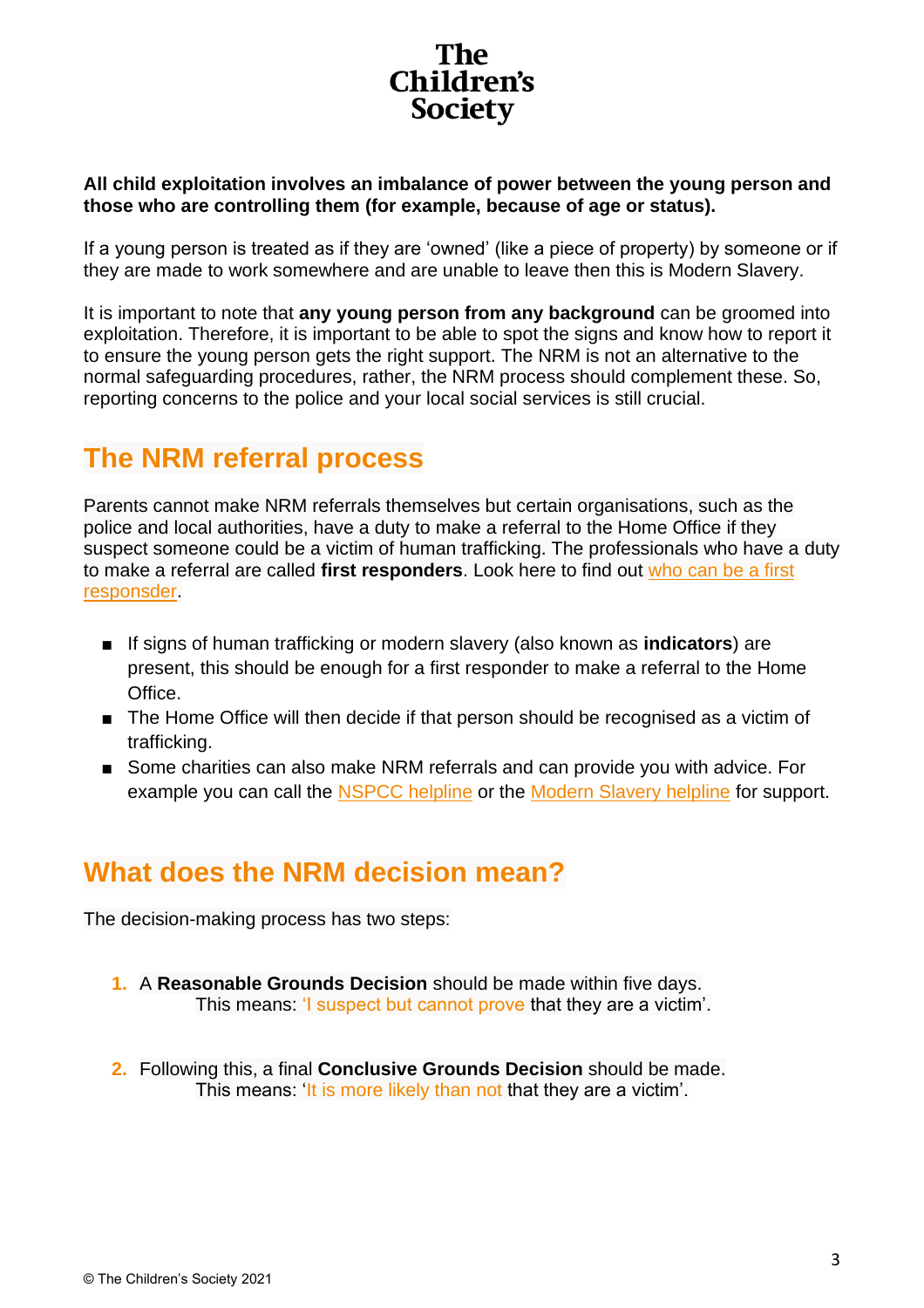

Additional information can be sent to the Home Office until they make their final Conclusive Grounds decision. Any relevant new information will help them with their decision. **While parents cannot make an NRM referral, they can send in new information after the referral.** We would encourage for this to be done in partnership with the person or organisation who initially made the referral, if possible. New information should be sent to nationalreferralmechanism@homeoffice.gov.uk.

If a young person is identified as a victim of trafficking, this should affect the way they are treated if they are arrested or facing charges for crimes committed as a direct result of their exploitation. In this situation trafficking victims also have the right to use a legal defense called the 'Modern Slavery Defense' and should discuss this with their lawyer.

If a young person receives a positive Conclusive Grounds Decision from the Home Office, then they should be provided with access to support to help them recover from their experiences. This could include therapy. This support should be provided by social services and the NRM decision should inform their safeguarding response. Parents can also use the positive decision to advocate for support from social services. The young person may also be able to access support from the [Independent Child Trafficking Guardianship Service.](https://www.barnardos.org.uk/what-we-do/protecting-children/trafficked-children)

If a young person is seeking asylum or protection in the UK then the NRM decision can also impact this. In some cases, a positive NRM decision may lead the Home Office to grant a young person discretionary leave to remain in the UK. It is important that the young person's immigration solicitor is involved at the earliest opportunity, ideally before the NRM has been submitted. They can then provide advice on the NRM and its connection to the young person's protection claim.

### **What if you are not happy with the NRM decision?**

The young person and their parents/carers are entitled to ask for the NRM decision to be reconsidered by the Home Office if they are unsatisfied with the outcome. They also have the right to legal representation to challenge the decision. This would need to be done by a Public Law solicitor (legal aid may be available for this depending on the circumstances). You can find a Public Law solicitor [here.](https://chambers.com/guide/uk?publicationTypeGroupId=1&practiceAreaId=429&subsectionTypeId=1&locationId=11805)